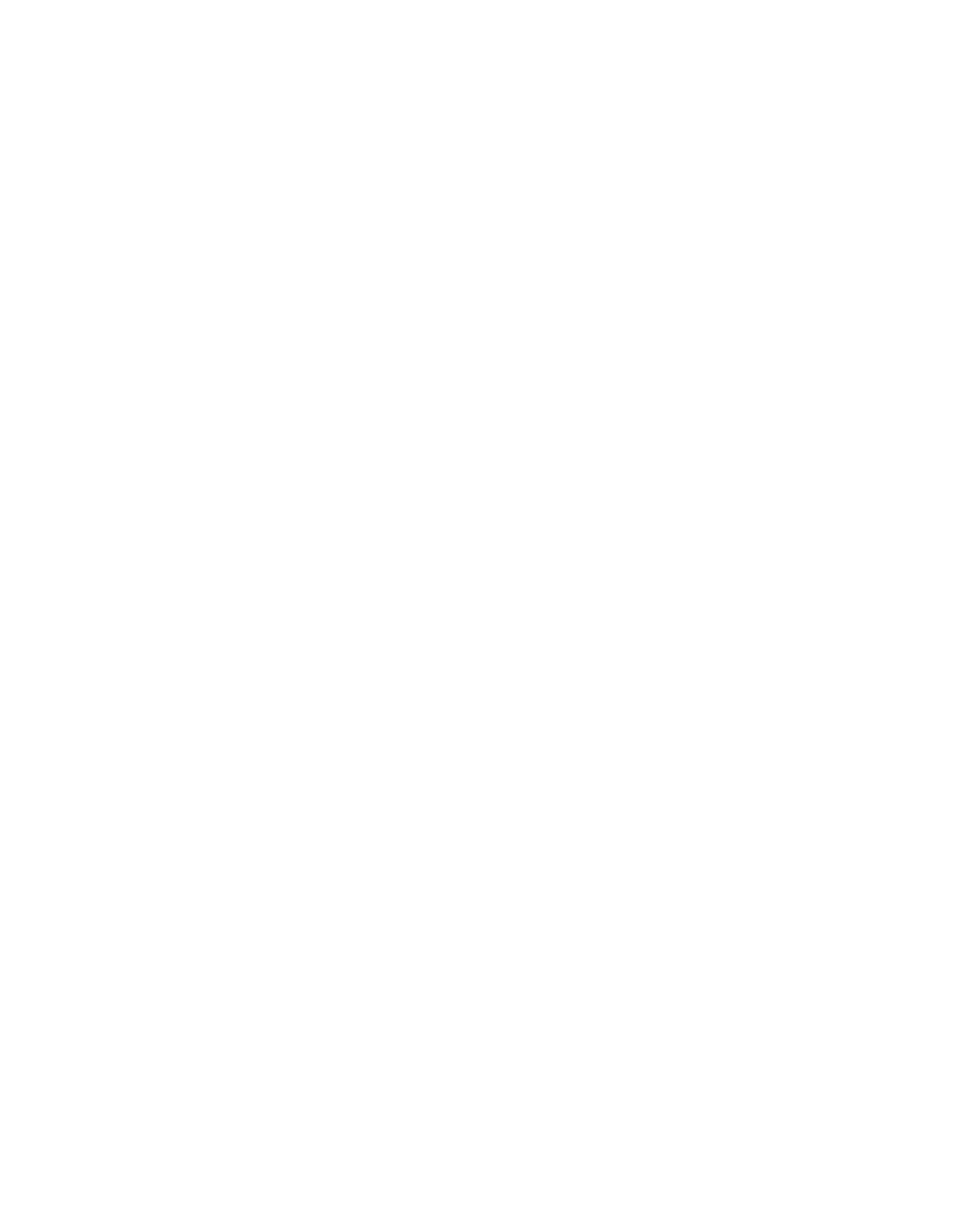# **Disability Benefit Plan (non-NJ)**<br>Table of Contents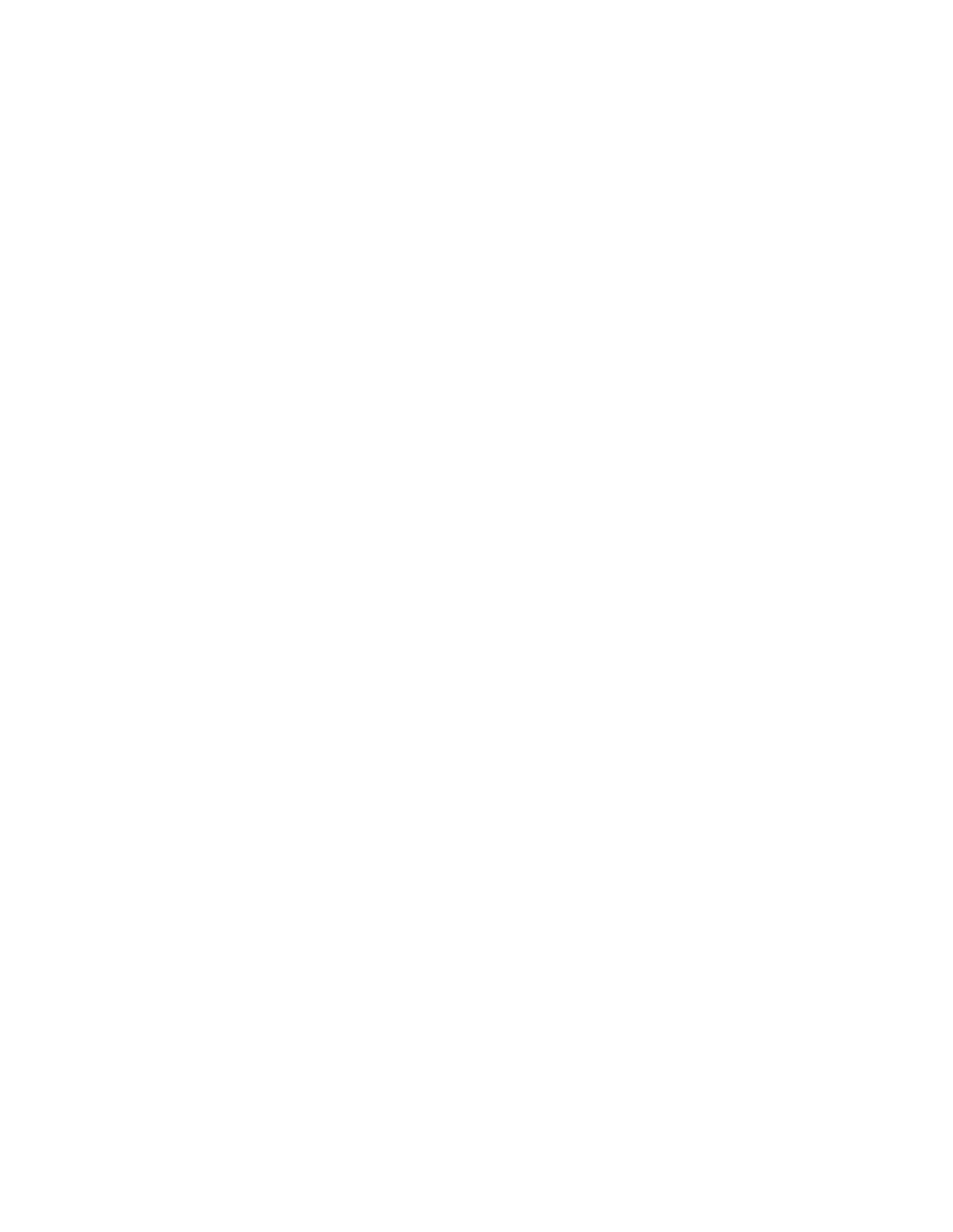# **Disability Benefit Plan**

*(For Members Employed in Pennsylvania and States Other Than New Jersey)* 



# **Who Is Eligible and When**

If you are a member in Wage Class I, II, or III, *other than members working for New Jersey Employers*, you are eligible for the Disability Benefit Plan described in this section. (Of course, you must be eligible for benefit coverage by the Fund, as described in *Section 1: Eligibility and Enrollment*.

# **When Coverage Begins**

Coverage begins on the 31st day after your Employer begins making contributions to the Benefit Fund. You must be actively at work on the day coverage begins. If you are not, coverage will begin on the first day your Employer is required to make contributions to the Fund.

# **Your Disability Benefits**

Beginning with the first day of absence for an accident or the eighth day for illness, Disability Benefits will replace two-thirds of your Average Weekly Earnings, up to a maximum weekly benefit, as determined by the Plan. Check with the Benefit Fund Office for the current Plan maximum benefit.

> *For disability purposes, "Average Weekly Earnings" means the average of a member's gross weekly earnings during the last 8 calendar weeks immediately prior to the pay period in which the disability began.*

Earnings means wages reported by your Employer as the basis for determining its contributions to the Benefit Fund.

> *Disability benefits will continue for up to 26 weeks in a 52-week period, as long as you remain disabled.*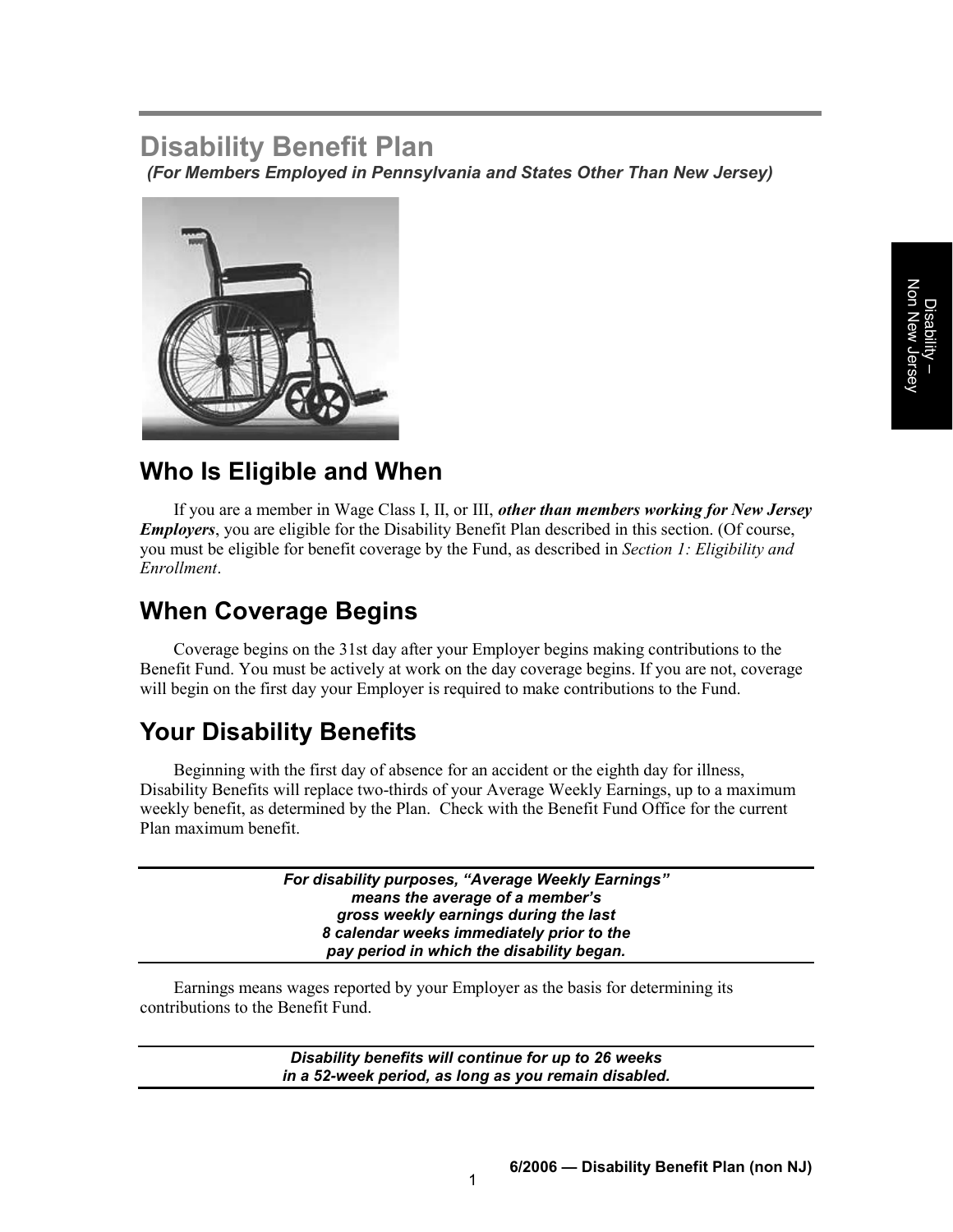Disability payments are made until you recover, or for 26 weeks, whichever happens first. You may not receive benefits for more than 26 weeks in a prior 52-week period for any reason. Disability payments are made approximately every two weeks, as long as required documentation is provided.

#### *Substance Abuse Disability Benefits Are Limited*

The Fund will not pay disability benefits for substance abuse treatment more than three times in a member's lifetime.

#### *About Taxes*

Social Security (FICA) taxes will be deducted from your disability benefit check—but Federal income tax will not be deducted. If you want the Fund to deduct federal taxes, you must return the withholding form that the Fund will send to you. At the end of the year, the Fund will send your Employer a record of the payments you received. Your Employer will then make up the necessary withholding statements for you and the IRS.

### **Definition of Disability**

You will be considered disabled if you are unable to engage in the regular duties of your occupation due to an illness or injury (including pregnancy). If your Employer offers partial work, the Fund will determine eligibility for partial disability benefits on a case-by-case basis. Work-related illness or injury will be covered only as specifically described under "Coordination with Other Sources of Disability Benefits."

#### *Required Doctor's Oversight and Appropriateness*

You must have visited a physician, or be treated by a physician, within 30 days of your last day of regular employment to be eligible for disability benefits. The specialty of the doctor who certifies that you are disabled and who treats you must be appropriate to your condition. For example, if your disability is related to mental illness, only a psychiatrist, psychologist or psychiatric social worker may certify and treat your disability.

# **Claiming Disability Benefits**

If you are disabled due to a non work-related injury or illness, you must call the Benefit Fund to start your disability claim process—and you must follow up with your employer and doctor to make sure that they return the disability claim forms on a timely basis.

If you are disabled, call the Benefit Fund to start the claim process.

- $\blacklozenge$  You must call the Benefit Fund (at 1-215-735-5720 or 1-800-531-1199) within 48 hours of the date that your physician informs you that you are disabled, and in no case more than 5 working days after the onset of your disability.
- $\bullet$  When you call, a Benefit Fund representative will request information from you to start your disability claim. Make sure you have your doctor's name, address and telephone number handy when you call the Fund.

**6/2006 — Disability Benefit Plan (non NJ)** <sup>2</sup>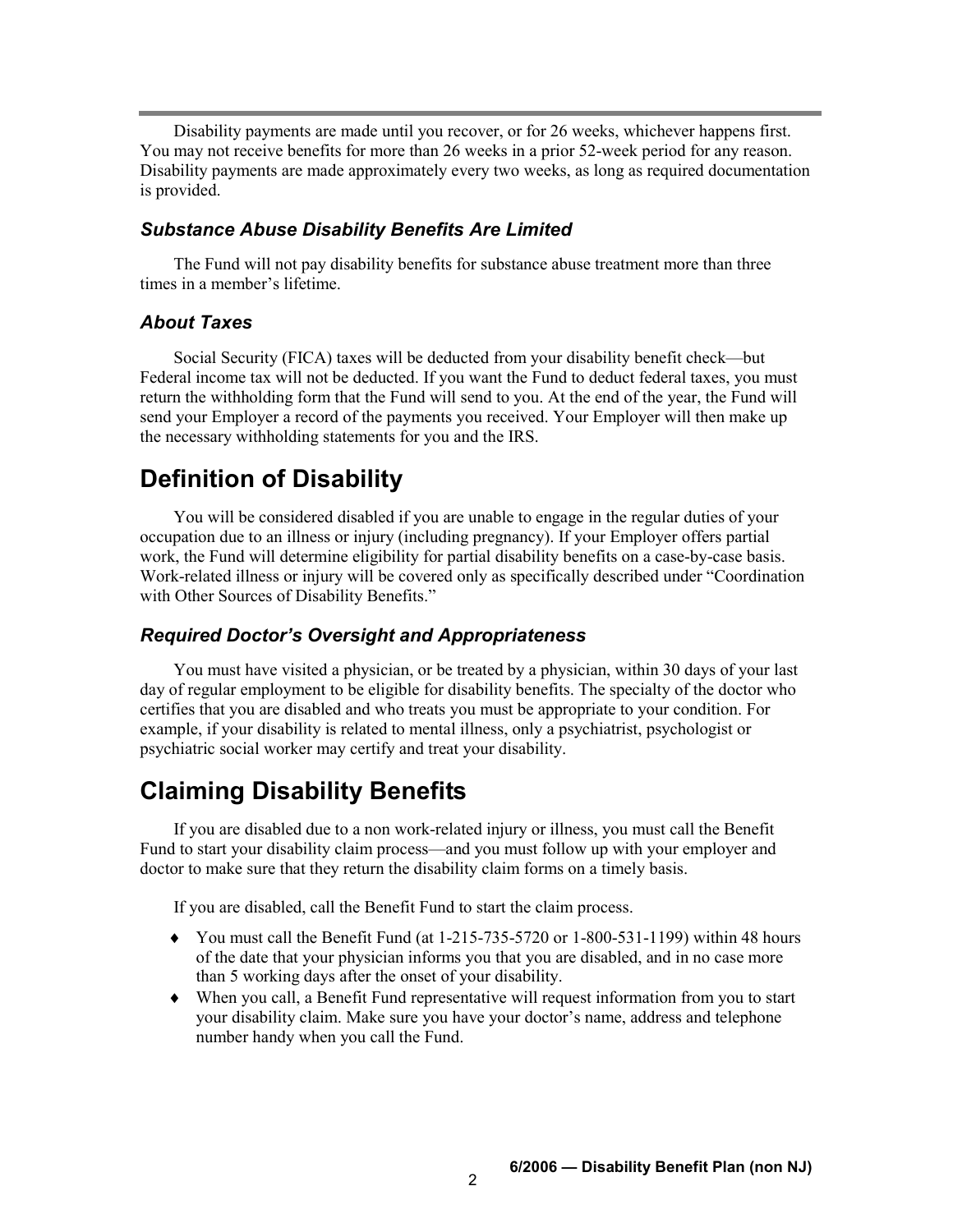- $\bullet$  If you do not notify the Fund on a timely basis, but can show that it was not possible to do so, your claim will not be reduced. However, if this cannot be shown, the date the Fund actually received your claim will be considered the date you became disabled for purposes of determining when your disability benefits begin.
- …Then, the Fund will send forms to you, your doctor and your employer.

#### *To enable the Fund to process your claim, YOU MUST:*

- Complete, sign, and return the form that you are sent (this is called Part A), along with any other information requested, *and*
- Follow up with your doctor and employer to ensure that they complete and return their forms (Parts B and C). If your doctor is not sure when you will return to work, ask the doctor to estimate this date.
- i Your claim will not be processed until the Fund receives **Parts A, B, and C** of the claim form (**correctly completed**) as well as any other information requested.
- $\bullet$  If all information and parts of the form are not returned within 14 days of the date you notify the Benefit Fund of your disability, your claim will be denied. To pursue receiving disability benefits, you will be required to file an appeal.

If your claim is approved, you should expect to receive your first check about two weeks after the Fund receives all of the information needed to process the claim. Subsequent checks will be paid approximately every two weeks provided proof of disability satisfactory to the Fund is supplied.

#### *Disability Management Process*

The Fund has retained a professional disability management firm to review and manage certain types of disability claims. Part of the disability management process may require you to supply further information or to be examined by an independent medical consultant. If you refuse to comply with information requests, provide proof of disability, or be examined, the Fund can deny disability benefits.

# **When Benefits Begin**

The date benefits start depends on whether you are disabled due to an illness or an accident, as explained below:

- i **Illness**—Benefits begin as of the 8th day that you are disabled as certified by your physician.
- ◆ **Accident**—Benefits begin as of the first day that you are disabled as certified by your physician.

Disability benefits from the Fund will not be paid for any day that you receive full sick pay from your employer. Remember, benefits will be paid for a maximum of 26 weeks in any 52 week period regardless of whether the disability periods are continuous or separate.

> *Remember, if you do not begin the claim process within the time period required, the Fund will assume that you became disabled on the date the Fund receives your claim.*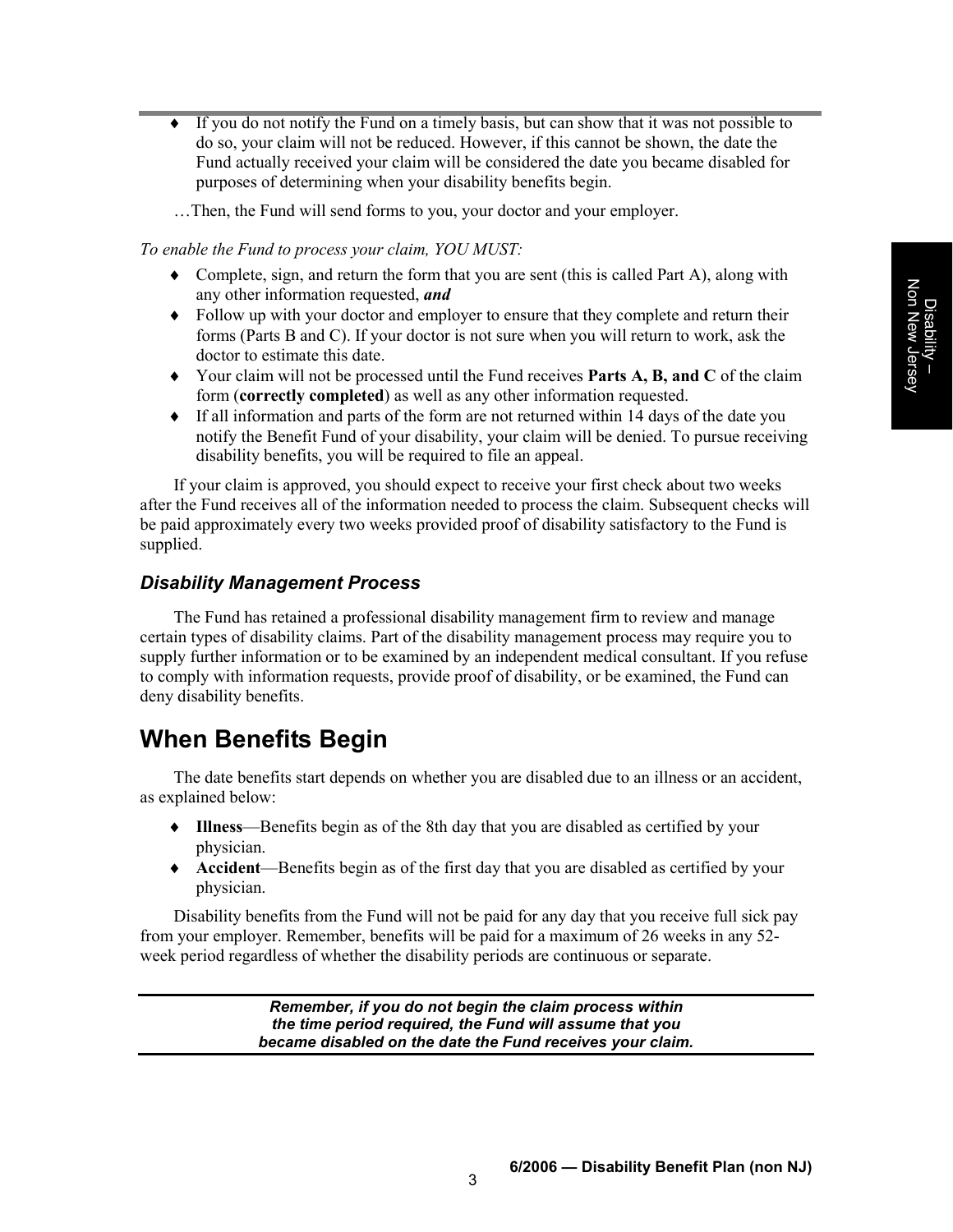#### *Special Rule for Maternity Disability*

For a normal pregnancy, you may receive disability benefits for up to 4 weeks before the delivery date and up to 6 weeks after the delivery date. (Benefits actually start as of the 8th day of the disability.)

If you become disabled more than 4 weeks before your delivery date, the benefit period may be extended if medical necessity has been established to the satisfaction of the Benefit Fund.

However, if the Fund determines that you were *not* disabled before this 4-week period, then you will *not* receive disability benefits, and your medical coverage will end 30 days after your last day at work. This means you would not receive disability benefits before or after delivery. You would not have any medical coverage for the hospital admission or other medical expenses (unless you had applied and paid for COBRA continuation coverage).

### **You Return to Work and Disability Recurs**

If you recover from the disability, return to work for less than 14 days, and become disabled again from the same or a related disability, benefits for the second period of disability will be considered as a continuation of the first period and will be paid from the first day of the onset of the new disability.

# **Coordination with Other Sources of Disability Benefits**

#### *With Auto Insurance Benefits*

Under the no-fault laws of Pennsylvania, auto insurance is your primary coverage in the case of an auto accident. The Fund will coordinate with auto insurance disability benefits and *reduce*  its disability benefits by any auto insurance disability benefits payable. If you have no auto insurance or if your auto insurance has no lost wage provision, call the Fund to determine the requirements for submission of a disability claim.

#### *With Workers' Compensation*

#### *While a Workers' Compensation Claim Is in Dispute*

The Disability Benefits Plan usually does not pay benefits if you have a work-related injury. However, if you file a Workers' Compensation claim and it is rejected, an appeal must be filed with the Bureau of Workers' Compensation.

If you provide proof that your Workers' Compensation claim was rejected and you are appealing the claim denial, the Benefit Fund will pay disability benefits while your claim is in dispute (up to the maximum 26week benefit period), provided you agree, in writing, to repay these benefits if the case is decided in your favor. If you lose the case, you are not required to repay the benefits.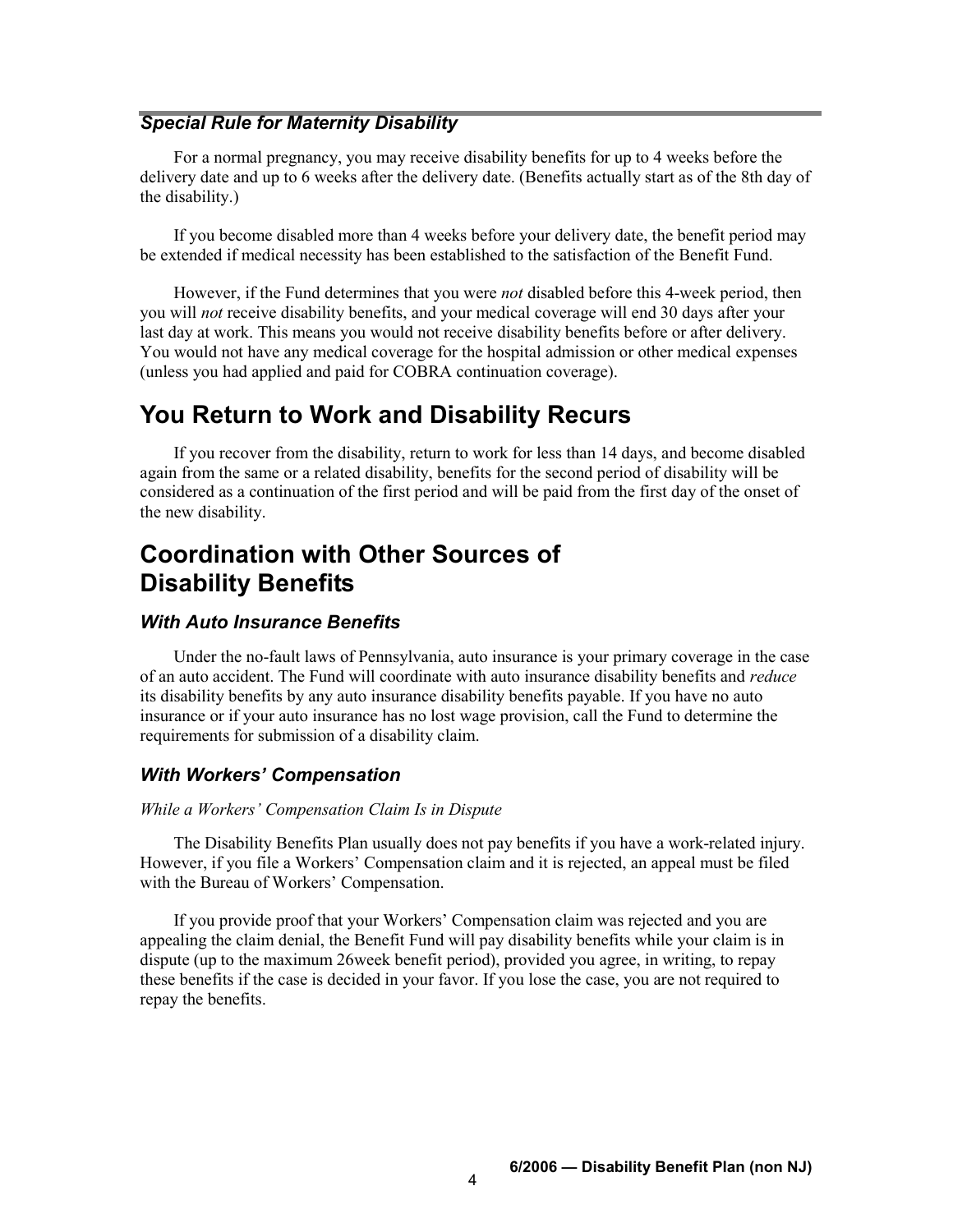#### *Supplementary Disability Benefits to Workers' Compensation*

- i If you qualify for and are receiving Workers' Compensation benefits for a Disability, you may also be entitled to supplementary benefits from the Benefits Fund under this Plan.
- $\bullet$  Supplementary Disability Benefits will be paid if the weekly disability benefit paid by Workers' Compensation is less than the applicable total benefit determined under the Fund's Disability Benefits Plan. Where the Workers' Compensation benefit has been reduced as a result of a partial Disability, this Plan will continue to pay benefits based on the unreduced amount, minus any wages received, minus Workers' Compensation received.
- $\bullet$  You will also continue to be covered for a maximum of 26 weeks with the same level of health benefits to which you were entitled immediately prior to becoming Disabled and eligible for Workers' Compensation benefits, provided that proof of receipt of Workers' Compensation benefits is supplied to the Benefit Fund within 30 days of the onset of Disability and monthly thereafter. You must also provide proper proof of disability.

# **When a Third Party Is Liable**

If you or an eligible dependent incurs expenses due to the fault of another party, that party is responsible for any expenses, which may result. See "When a Third Party is Liable" in the *Eligibility and Enrollment* section.

# **How Disability Affects Other Benefits**

While you are receiving disability benefit payments, your Benefit Fund coverage continues as if you were actively employed. Coverage will be extended until:

- $\bullet$  your eligibility for disability benefits stops or
- $\bullet$  you have received 26 weeks of extended benefit coverage.

### **When Disability Benefits Are Not Paid**

Disability benefits will not be paid unless an illness or injury prevents you from working and you are under the care of a licensed physician within 30 days of becoming disabled.

Disability benefits may be stopped if you do not comply with your doctor's treatment plan (with the exception of invasive procedures). There are other situations in which the Disability Plan will not pay benefits. These include:

- $\bullet$  failure by the member to provide proper proof of disability or to provide information required by the Benefit Fund to investigate the claim,
- $\bullet$  any period of disability greater than 30 days during which the member has not visited a physician or is not being treated under a treatment plan supervised by the member's physician,
- $\bullet$  more than three periods of disability benefits related to substance abuse treatment,
- $\bullet$  any day that a member receives full sick pay from an employer and
- $\bullet$  work-related disabilities for which the member is entitled to Workers' Compensation benefits and not to disability benefits provided by the Fund, except as specifically described under "Coordination with Other Sources of Disability Income.*"*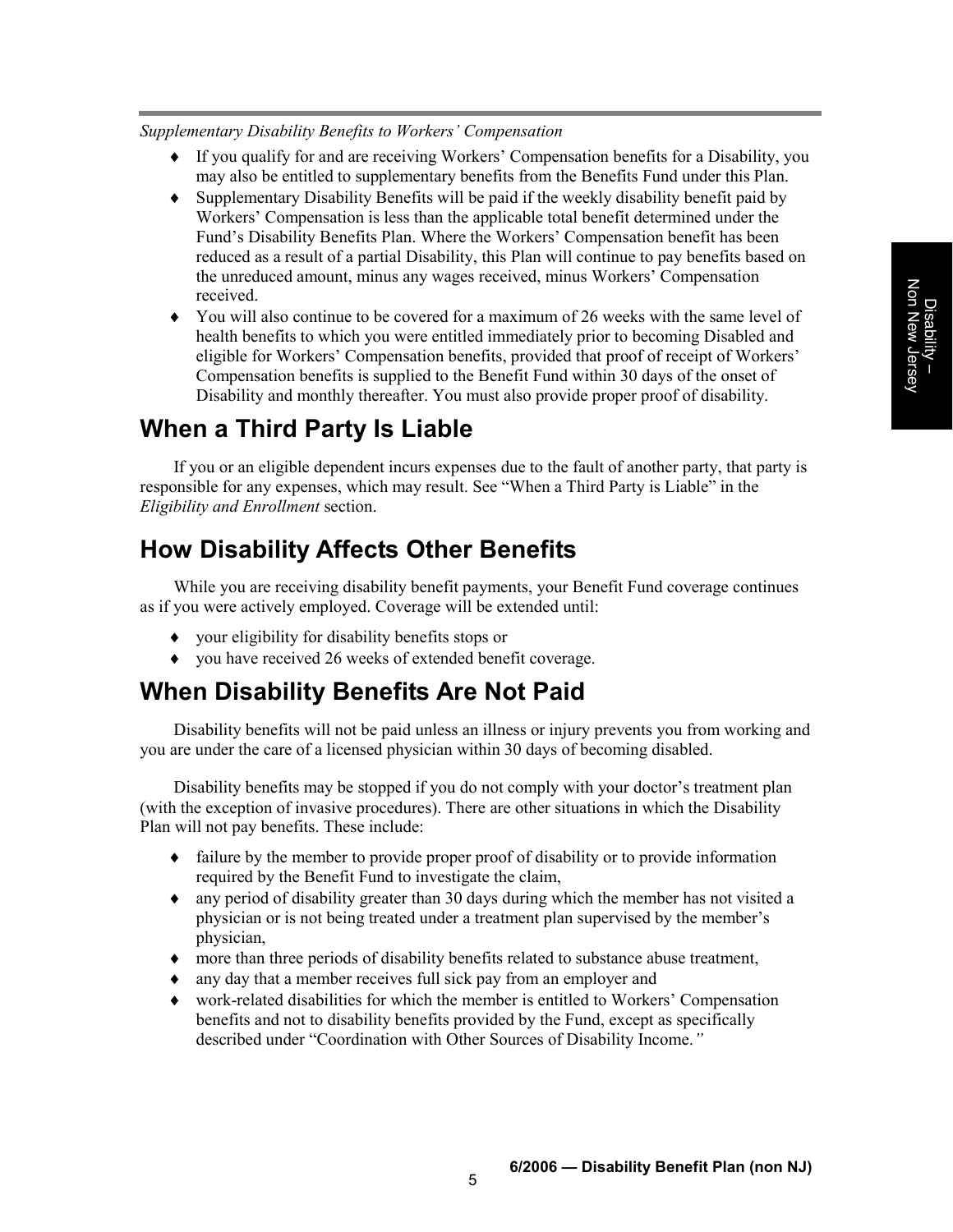### **Claims Process, Denials, Appeals**

*No legal action may be commenced against the Claims Service Administrator until the claims appeal process has been exhausted, nor may such action be taken more than two years after the services or supplies were performed or provided.* 

#### *Initial Claims*

#### *General Rules*

The applicable Claims Service Administrator will be responsible for processing your claims and/or making benefit determinations. Benefit determinations will be made on a consistent basis, where circumstances are the same. Determinations will be made in accordance with the terms of the Plan and any applicable internal practices or guidelines that are maintained under the Plan or by the applicable Claims Service Administrator.

The Plan will not charge for or otherwise unduly inhibit or hamper the filing or processing of a claim. Subject to reasonable verification procedures that the Plan may establish, a personal representative may act on a claimant's behalf in filing and pursuing a claim.

#### *Timing of Notifications*

By law, your claims must be evaluated and processed within a time frame that depends on the nature of the claim. Different time frames apply depending on whether the claim is urgent, pre-service (but not urgent), or post-service.

A claim will be regarded as urgent if application of the ordinary pre-service time frame could seriously jeopardize your or your Dependent's life, health, or ability to regain maximum function or, in the opinion of a Physician with knowledge of your claim, could subject you or your Dependent to pain that could not be controlled without the care or treatment that requires approval. If your Physician determines that the claim involves urgent care, it will be treated as urgent. Otherwise, urgency will be determined based on what a prudent person with average knowledge of health and science would have concluded.

Claims will be considered pre-service if the amount of the benefits payable to you depends on whether you obtain approval in advance of the care. Urgent claims are typically pre-service. A routine request for precertification is an example of a pre-service claim that is not urgent.

Post-service claims include claims that are filed after care has been received.

The time frames for each type of claim are set forth in the following chart.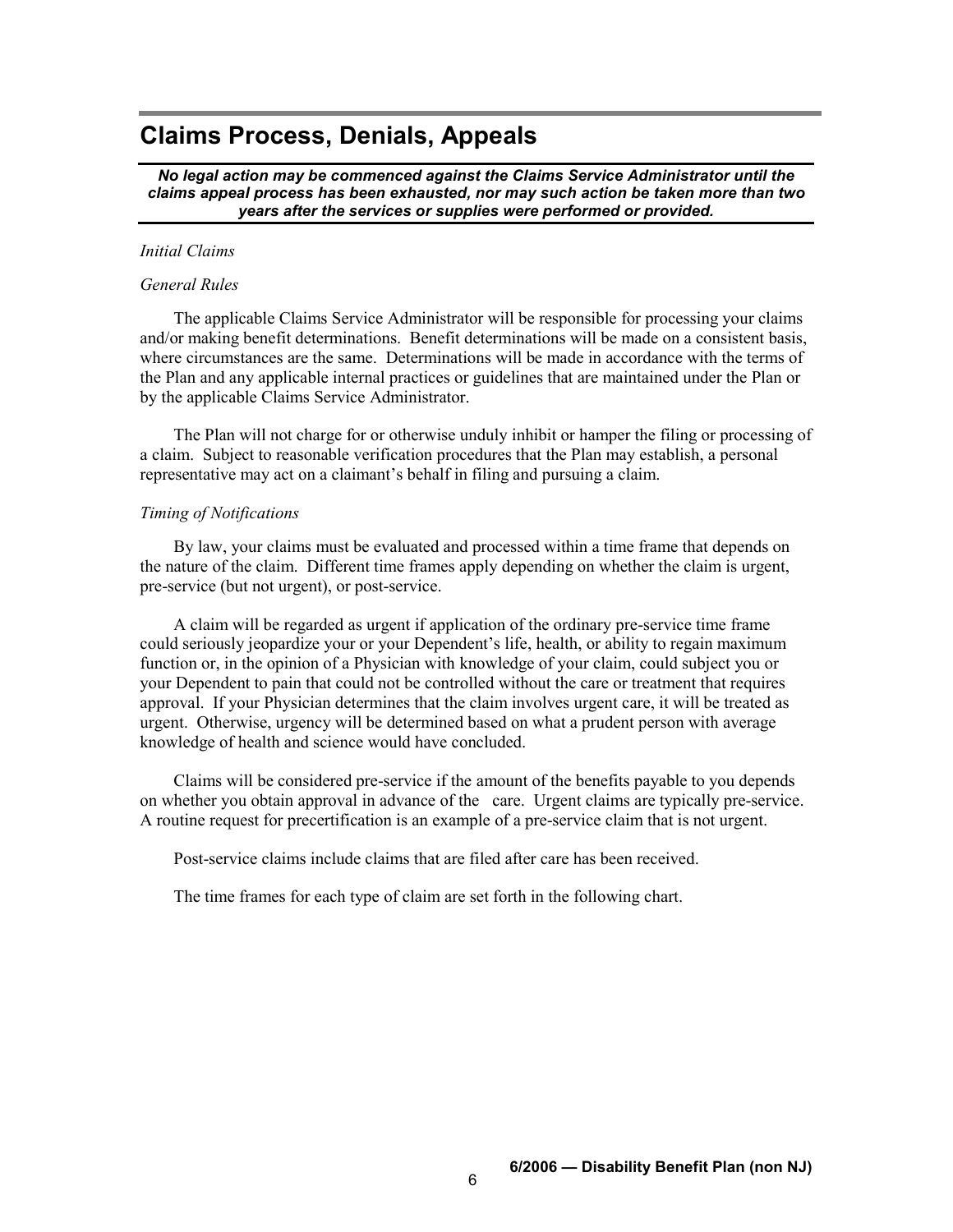| Procedure                                                                                                                                            | Nature of Claim |                           |              |
|------------------------------------------------------------------------------------------------------------------------------------------------------|-----------------|---------------------------|--------------|
|                                                                                                                                                      | Urgent          | Pre-Service<br>Non-Urgent | Post-Service |
| <b>Claims Service Administrator provides notice of</b><br>incomplete filing                                                                          | 24 hours        | 5 days                    | N/A          |
| Claims Service Administrator provides notice of initial<br>determination (or need for an extension)                                                  | 72 hours        | 15 days                   | 30 days      |
| Claimant provides additional information (where<br>required)                                                                                         | 48 hours        | 45 days                   | 45 days      |
| Claims Service Administrator provides notice of initial<br>determination after extension begins or additional<br>information received, as applicable | 48 hours        | 15 days*                  | 15 days*     |

The Claims Service Administrator will make determinations with respect to urgent claims as soon as possible within the maximum limits. It will make other determinations within a reasonable period that does not exceed the maximum.

If you do not file an urgent or pre-service claim properly, you will receive a notice that directs you how to file it properly. However, this notice will be sent only if the claim is filed with the correct person or office and specifies the claimant's name, condition or symptom, and the treatment, service or procedure for which approval is sought. This notice will be provided within 24 hours of an urgent claim and within 5 days for any other pre-service claim. For urgent claims only, a need for more information will be regarded as an incomplete claim filing (and the need for more information will be communicated within 24 hours).

**<sup>\*</sup> Except where more information is requested, the 15-day period may be increased by unused time from the period for providing notice of the need for extension. Where more information is requested, the determination will be made within 15 days of receipt. If the additional information is not provided on time, the determination will be made within 15 days of the end of the period for the information to be provided.**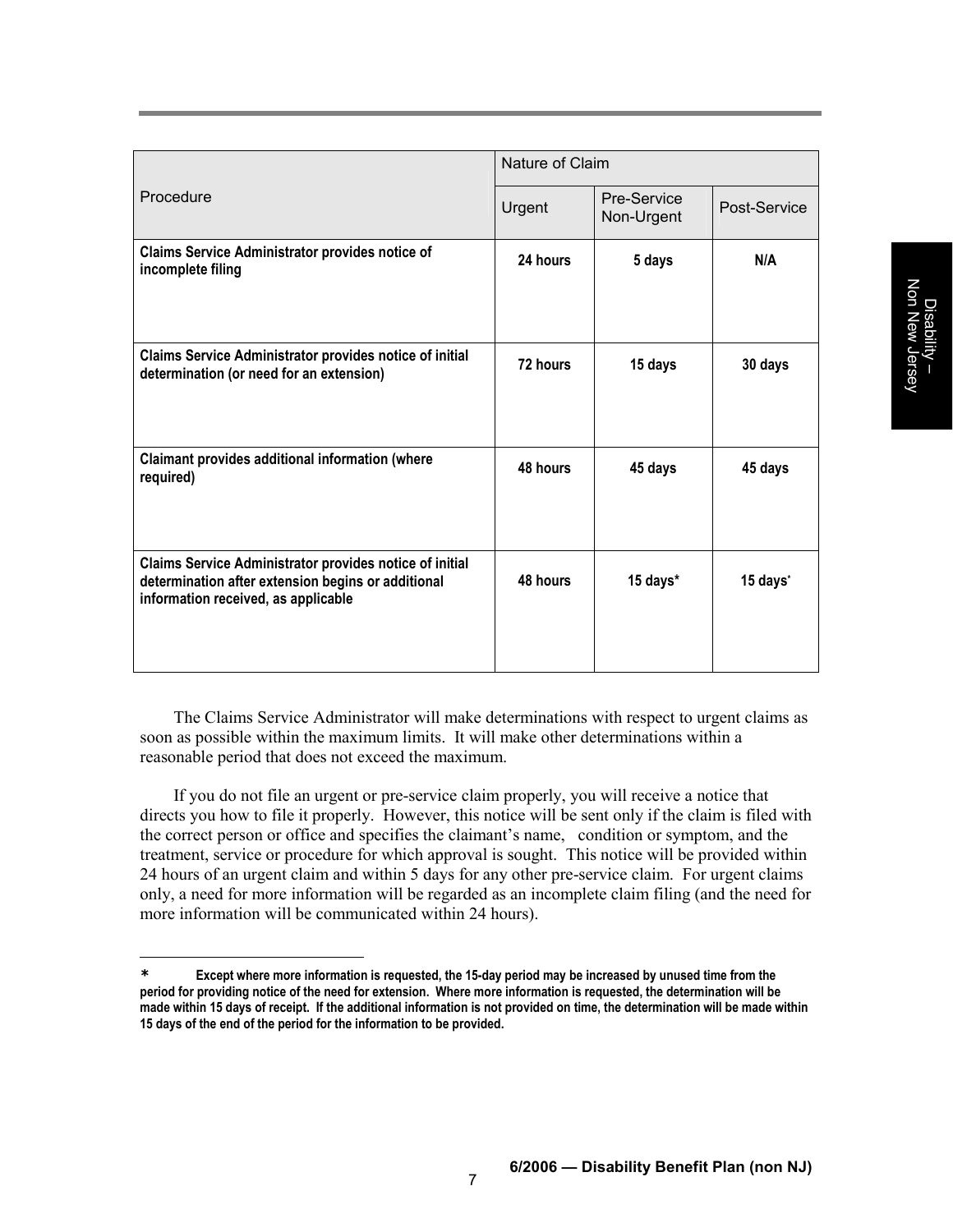#### *Denial Notice*

If all or part of your claim is denied, you will receive a written Explanation of Benefits (EOB) Statement or other claim denial notice. In an urgent situation, you may be notified orally of a denial within the appropriate time frame, with written confirmation sent within three days.

All determinations will be final and binding to the extent they are not appealed in accordance with the standard appeals procedure.

The denial notification will be set forth in a manner calculated to be understood by the claimant and must contain: (i) the specific reason or reasons for the adverse determination, (ii) the specific reference to Plan provisions on which the determination is based, (iii) a description of any additional material or information necessary for the person to perfect his claim and an explanation of why such material or information is necessary, (iv) information as to the steps to be taken if the claimant wishes to submit a request for review, including applicable time limits and (v) the claimant's right to bring a civil action under section 502(a) of ERISA. If the benefit determination was adverse, the notification must also contain any internal rule, guideline, protocol or other similar criterion (collectively "Protocols") that were relied upon in making the adverse determination and that a copy of such Protocols will be available to the claimant, free of charge, upon his request. If the benefit determination is based on a medical necessity or experimental treatment or similar exclusion or limit, the notification must also contain either  $(A)$ an explanation of the scientific or clinical judgment for the determination, applying the terms of the Plan, as applicable, to the claimant's medical circumstances, or (B) a statement that such explanation will be provided free of charge upon request. For all urgent claims, the notification must also contain a description of the expedited review process applicable to such claims.

#### *Standard Appeals*

#### *Submitting the Appeal*

If you disagree with a claim decision, you can apply for a claim review. You must send your request for review within 180 days after receiving the claim denial notice. You should state the reason(s) you believe your claim was improperly denied and submit all comments, documents, records, and other information relating to the claim that you believe is appropriate.

In deciding whether to appeal a denial, you may, on request and free of charge, obtain access to and copies of all documents, records or other information relevant to your claim from the applicable Claims Service Administrator.

To file an appeal, you must notify the Director of the Benefit Fund, c/o the Benefit Fund Office, 1319 Locust St., Philadelphia, PA 19107, 215-735-5720.

#### *General Rules*

Although certain aspects of the procedures may differ depending on your Claims Service Administrator, many of the basic rules will apply to all appeals.

The Plan will not charge or otherwise unduly inhibit or hamper submission or processing of an appeal. Subject to reasonable verification procedures, a personal representative may act on your behalf in filing or pursuing an appeal.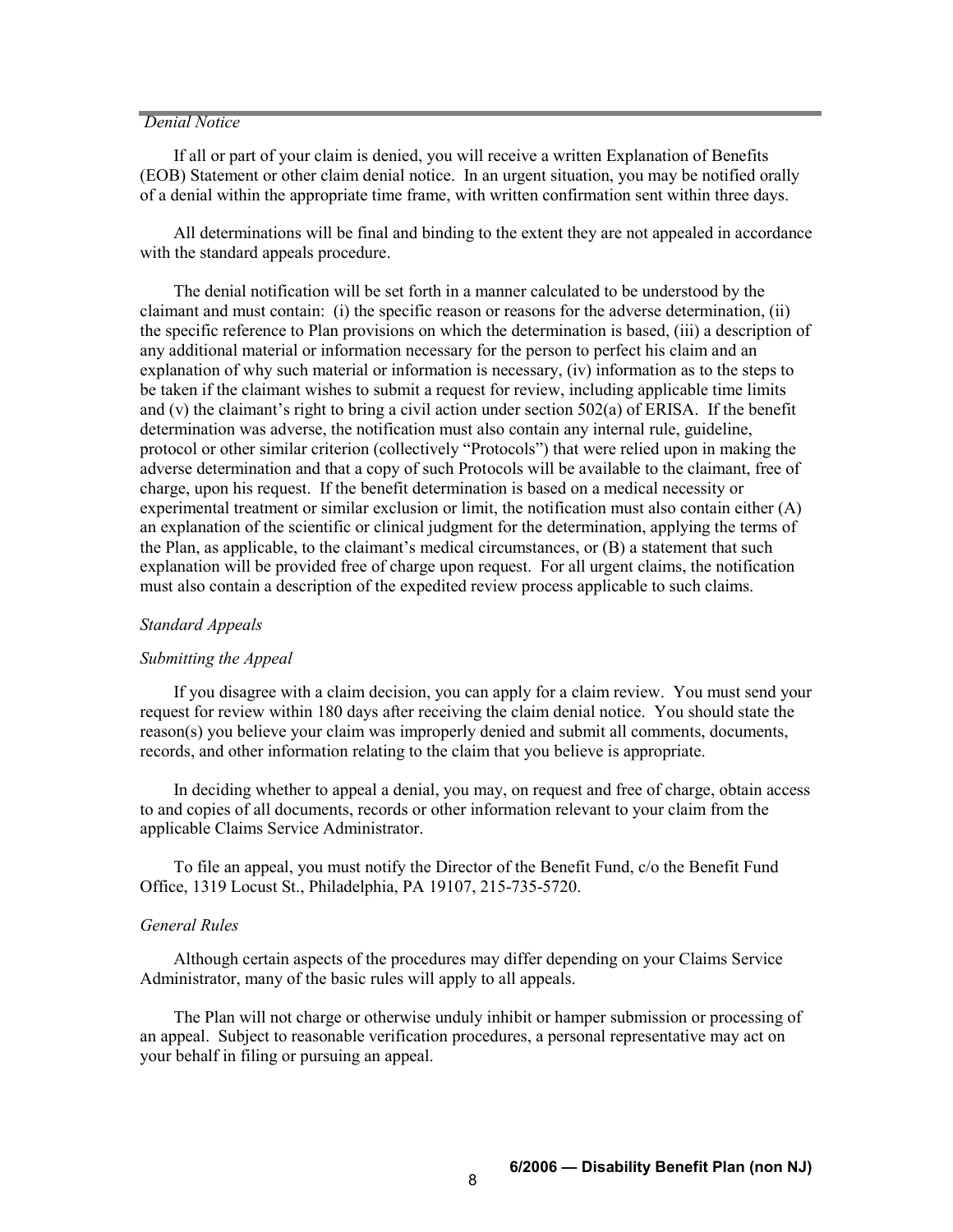Claims will be reviewed fully and fairly, taking into account the comments and information you have submitted. The review will be conducted by one or more individuals who are not the same as, or subordinate to the individuals who made the initial determination (or any prior determination on appeal). The determination will be made independently, without deference to the initial claims determination. Determinations will be made on a consistent basis in like circumstances. They will be made in accordance with the terms of the Plan and any applicable internal guidelines maintained by your Claims Service Administrator.

Where a determination requires medical judgment, the claims reviewer will consult a health care professional with appropriate experience and training in the applicable field of medicine. This consultant will not be, or be subordinate to, any consultant previously involved with the internal claim decision or any prior level of review. The Claims Service Administrator will provide for the identification of medical experts whom it consults, whether or not it relied on their judgments.

#### *Timing and Notification*

For all claims, there are two levels of appeal to the Claims Service Administrator. If your initial claim is denied, in whole or in part, notice of determination will be provided to you in writing, and you will have 180 days from the date you receive the denial notice to file for a second level of review by the Claims Service Administrator. The specific rules depend on the nature of the claim.

Urgent claims may be appealed orally or in writing, and necessary information, including the determination on appeal, may be transmitted by telephone, fax, or other expeditious methods. Urgent claim appeals will be decided as soon as possible, but in all cases within 72 hours of submission. If your appeal is denied, in whole or in part, and you appeal again, the Claims Service Administrator will conduct the second level of review in accordance with the voluntary appeal procedures described later in this section.

For pre-service claims, your Claims Service Administrator will make available two levels of standard appeals. These appeals will be decided within a reasonable period not to exceed 15 days at each level. If your claim is denied, in whole or in part, notice of the determination will be provided to you in writing.

For post-service claims, your Claims Service Administrator will make available two levels of standard appeals. These appeals will be decided within a reasonable period not to exceed 30 days at each level.

If your claim is denied, in whole or in part, notice of the determination will be provided to you in writing.

Notifications will be set forth in a manner calculated to be understood by the claimant and will contain: (i) the specific reason or reasons for the denial, (ii) specific references to Plan provisions on which the benefit determination is based, (iii) a statement that the claimant is entitled to receive, upon request and free of charge, reasonable access to and copies of all material and required information relevant to the claim for benefits, (iv) a statement describing any voluntary appeals offered by the Plan, including information concerning the procedures of the voluntary appeal that would allow the claimant to make an informed decision about whether to appeal and such other information which the Claims Service Administrator determines is appropriate regarding alternative dispute resolution options, (v) a statement of the claimant's right

**6/2006 — Disability Benefit Plan (non NJ)** <sup>9</sup>